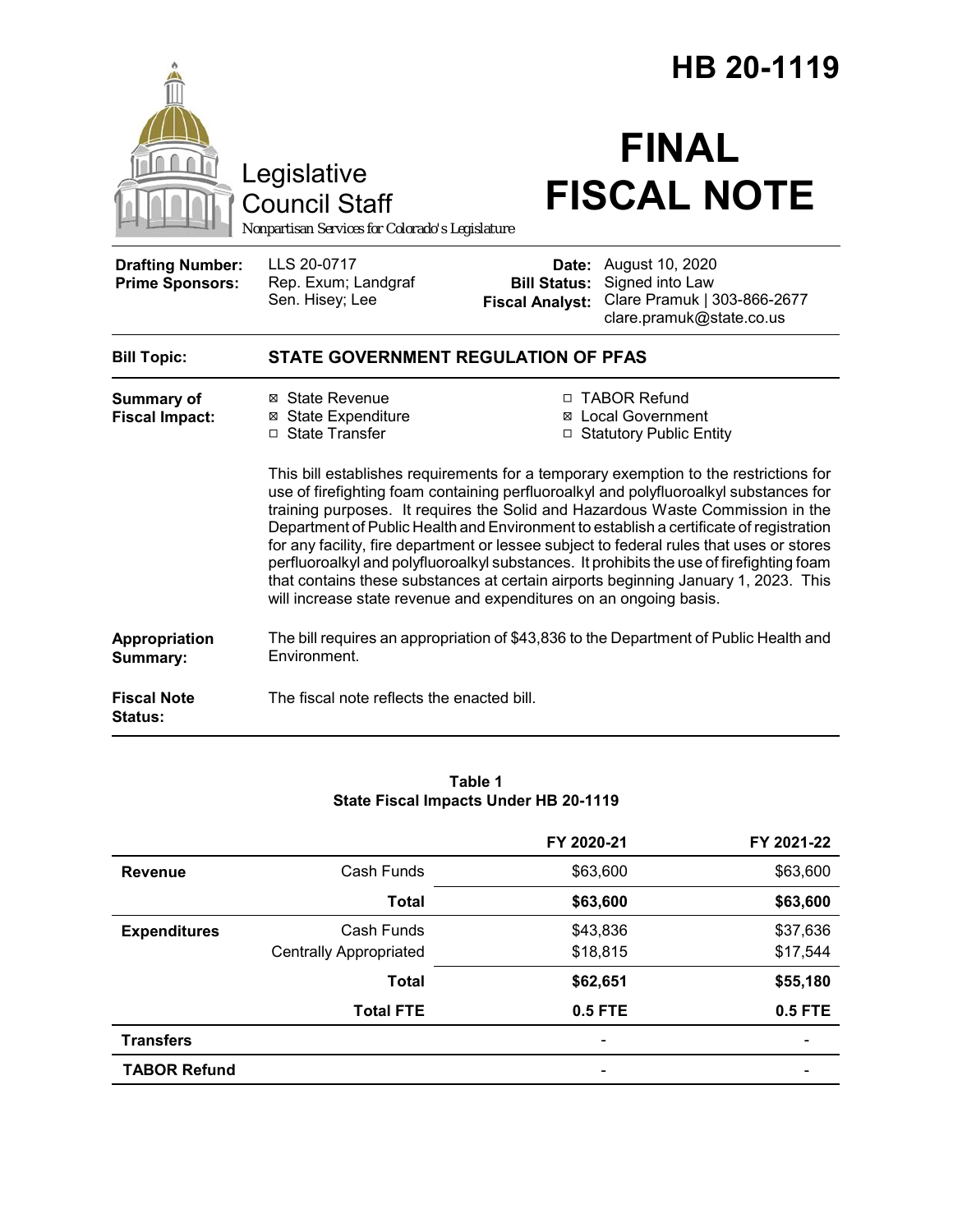August 10, 2020

# **Summary of Legislation**

This bill establishes requirements for receiving an exemption to the restrictions for use of firefighting foam containing perfluoroalkyl and polyfluoroalkyl substances (PFAS) for training purposes. From August 2, 2019, until January 1, 2023, testing at a structure used for storage or maintenance of aircraft is exempt from restrictions if the structure is located at a Colorado airport that:

- is a Federal Aviation Administration (FAA)-designated public-use airport;
- has containment systems to capture discharged firefighting foam; and
- conducts firefighting foam testing according to standards outlined in the bill.

The Solid and Hazardous Waste Commission (commission) in the Department of Public Health and Environment (CDPHE) is required to establish a certificate of registration for any facility, fire department, or lessee subject to federal rules and regulations (lessee) that uses or stores PFAS in its operations. The commission will promulgate rules establishing standards for capture and disposal of PFAS and set penalties for not obtaining a certificate of registration or following standards. The commission must take into account costs, technological feasibility, and the possibility of emergency situations for any rules it promulgates.

All facilities, fire departments or lessees that possess PFAS must register by June 1, 2021, or within six months of obtaining PFAS. To obtain the certificate of registration, a facility, fire department, or lessee must prove that it follows the standards set by the commission. No facilities, fire departments, or lessees that possess PFAS will be subject to penalties for failure to obtain a certificate of registration unless there has been sufficient opportunity to apply for and receive a certificate.

Beginning January 1, 2023, the use of class B firefighting foam that contains intentionally added PFAS is prohibited at structures used for the storage or maintenance of aircraft where the structure is located in a FAA-designated public-use airport in Colorado.

# **Background**

PFAS are synthetic chemicals that were developed in the early 1900s to coat products to make them heat-, water-, and oil-resistant. They have become prevalent in a variety of products used around the world, including: nonstick cookware, water-repellent clothing, stain-resistant fabrics, and firefighting foams. According to the Environmental Protection Agency (EPA), there are over 4,000 different types of PFAS that have been manufactured in the last 70 years.

# **Assumptions**

Based on survey data that CDPHE collected under House Bill 19-1279, the fiscal note assumes there are 230 facilities that have PFAS on-site, and the fiscal note assumes that this number will remain static.

# **State Revenue**

This bill increases revenue from fees on facilities that possess PFAS by \$63,600 in FY 2020-21 and FY 2021-22 to the Hazardous Waste Service Fund. Additional revenue may be generated from penalties for noncompliance with the provisions of the bill, but these will be set by rule and are not included in the fiscal note.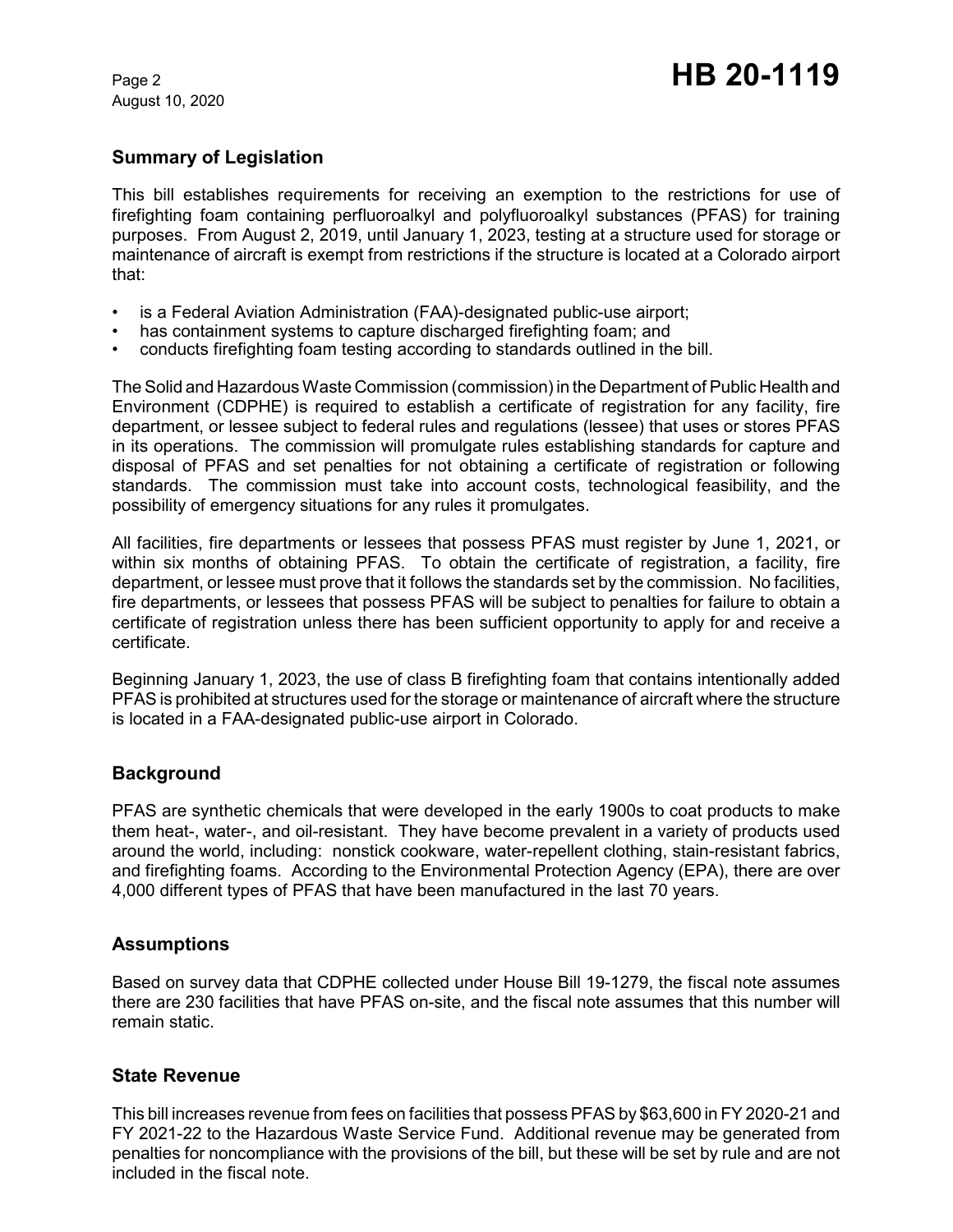August 10, 2020

**Fee impact on facilities**. Colorado law requires legislative service agency review of measures which create or increase any fee collected by a state agency. These fee amounts are estimates only, actual fees will be set administratively by the CDPHE based on cash fund balance, estimated program costs, and the estimated number of certificates of registration subject to the fee. Table 2 below identifies the fee impact of this bill.

| <b>Fiscal Year</b> | <b>Type of Fee</b>                  | <b>Proposed</b><br>Fee | <b>Number</b><br><b>Affected</b> | <b>Total Fee</b><br>Impact |
|--------------------|-------------------------------------|------------------------|----------------------------------|----------------------------|
| FY 2020-21         | Tier I Certificate of Registration  | \$3,000                | 14                               | \$42,000                   |
|                    | Tier II Certificate of Registration | \$100                  | 216                              | \$21,600                   |
|                    |                                     |                        | <b>FY 2020-21 Total</b>          | \$63,600                   |
| FY 2021-22         | Tier I Certificate of Registration  | \$3,000                | 14                               | \$42,000                   |
|                    | Tier II Certificate of Registration | \$100                  | 216                              | \$21,600                   |
|                    |                                     |                        | <b>FY 2021-22 Total</b>          | \$63,600                   |

#### **Table 2 Fee Impact of HB20-1119**

Tier I facilities are airports and require a higher level of inspection. Tier II facilities are smaller and include fire stations, race tracks, and ski resorts. The fees will fund the administration of the certificates of registration.

# **State Expenditures**

This bill will increase expenditures for CDPHE by \$62,651 and 0.5 FTE in FY 2020-21, and by \$55,180 and 0.5 FTE in FY2021-22. These costs are shown in Table 3 and explained below.

|                                             | FY 2020-21 | FY 2021-22 |
|---------------------------------------------|------------|------------|
| Department of Public Health and Environment |            |            |
| <b>Personal Services</b>                    | \$36,961   | \$36,961   |
| <b>Operating Expenses</b>                   | \$675      | \$675      |
| <b>Capital Outlay Costs</b>                 | \$6,200    | -          |
| <b>Legal Services</b>                       |            | -          |
| Centrally Appropriated Costs*               | \$18,815   | \$17,544   |
| <b>Total Cost</b>                           | \$62,651   | \$55,180   |
| <b>Total FTE</b>                            | $0.5$ FTE  | $0.5$ FTE  |

**Table 3 Expenditures Under HB 20-1119**

 *\* Centrally appropriated costs are not included in the bill's appropriation.*

The Solid and Hazardous Waste Commission will promulgate rules and begin the process of verifying that facilities are eligible to receive a certificate of registration in FY 2020-21. The CDPHE will add 0.5 FTE of an environmental protection specialist to conduct inspections and process applications for certificates of registration.